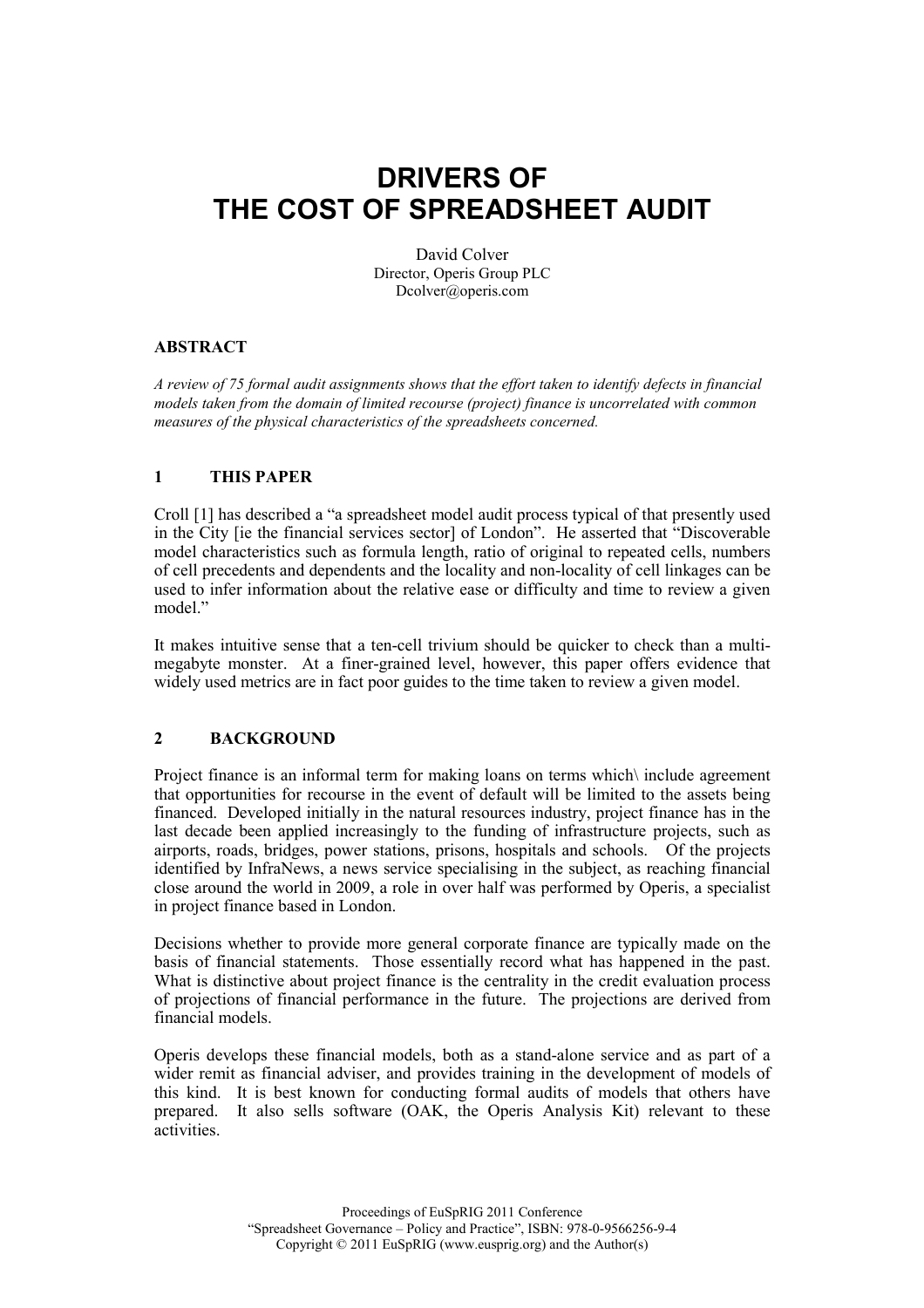Operis is therefore exposed to the issues surrounding the auditing of spreadsheets used to price, structure and illustrate substantial transactions on a significant scale. The objective of a full formal audit is to become sufficiently confident that material defects have been removed from a spreadsheet to deliver a letter, addressed to the prospective lenders, that they can rely on the figures presented to them. The liability cover provided if such an opinion later turns out to be ill-founded can run to the tens of millions of pounds.

As part of its continuous quest for improved productivity in this activity, Operis records the effort it takes to complete these reviews in a time recording system, custom designed to track not only to which projects hours are devoted, but how they are accounted for by the different tasks on the workplan. Tasks that, over a number of assignments, consistently take longer than expected from standard measures are candidates for investigation, which might lead to improved training, partial automation of the task or process reengineering aimed at doing away with the step altogether.

# 3 DATA

Operis has analysed the data recorded on its timesheets for the audits it has recently conducted. Operis has then correlated the data with the value of the transaction, as a proxy for deal size, and various measures of the size of spreadsheet.

- How large the document is in megabytes
- How many worksheets it contains\*
- How many unique formulae are involved\*
- The maximum and average complexities of the formulae, measured by the number of operators and functions they contain.\*

The starred items were extracted using Operis's software product, OAK v4.

The transaction values are exact for projects that were structured in Euros. They are approximate for projects involving other currencies, as they were converted to Euros at the rates prevailing at the time of writing this paper rather than the rate that actually applied when the project reached financial close; but it still gives some measure of the scale of the asset being modeled.

Also included in the database is the number of different versions, or iterations, of the spreadsheet that were reviewed. The significance of this detail is explained in section 6, Interpretation.

The database used for the analysis covers 75 assignments, concerning spreadsheets responsible for the structuring of over  $\epsilon$ 54bn of financing<sup>1</sup>. Attention has been confined to audits completed in recent months, so that they are reasonably consistent in terms of audit process as it evolves in light of experience over time.

## 4 ADJUSTMENTS

 $\overline{a}$ 

It is necessary to exclude some samples from the database for a variety of reasons.

• Some models have been audited already, and are submitted for re-examination because they have been adjusted to reflect some change in the deal. This can happen several

<sup>1</sup> €54bn is the simple total of the financings represented in each spreadsheet. A small number of transactions, including the  $E14$ bn largest, are represented by two or more models in the sample.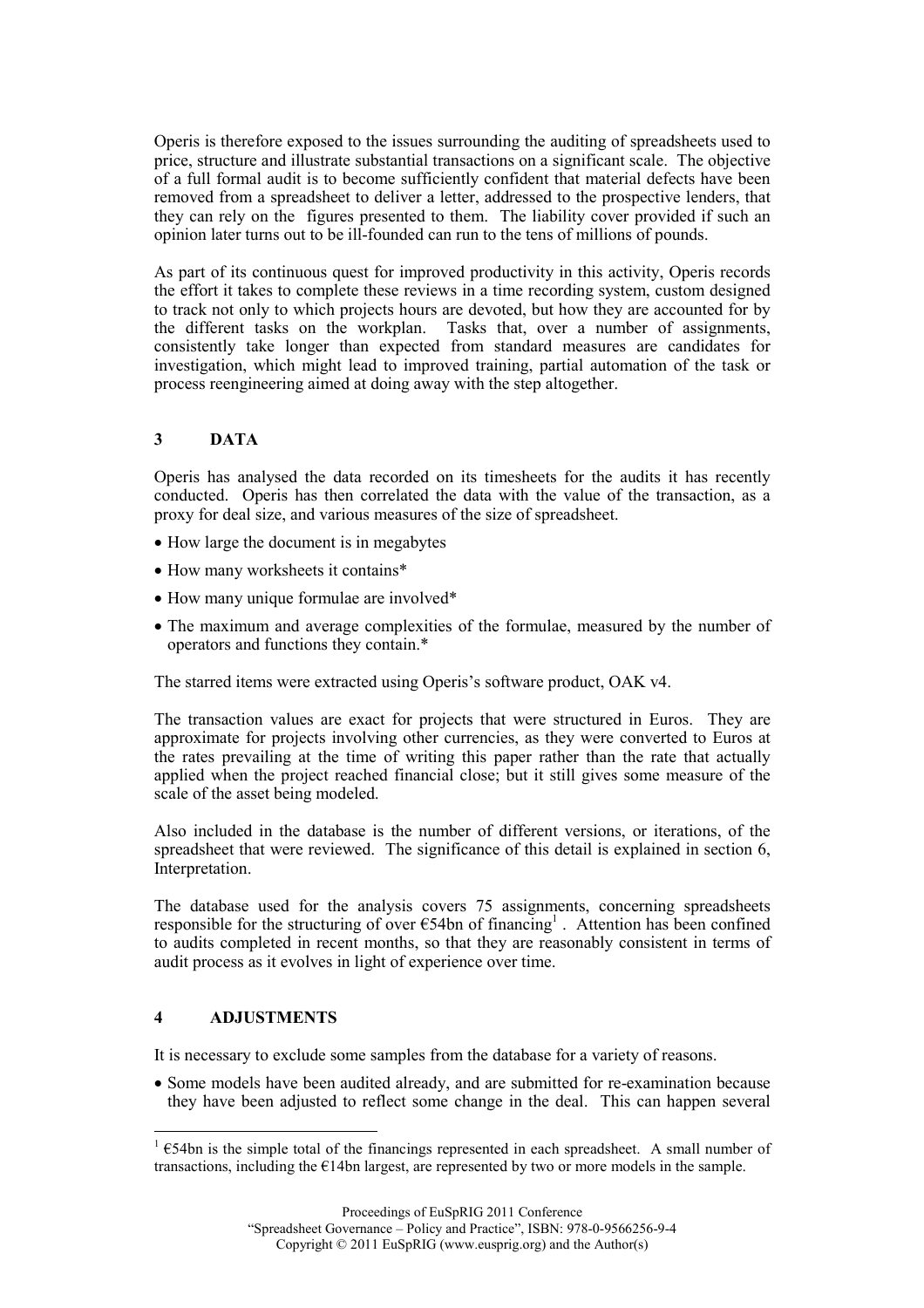times in the life cycle of a transaction. The second and any subsequent inspections are artificially short as they can reuse much of the earlier work.

- Sometimes a standard template model is applied to a series of similar transactions. Again, the economics of the later audits are flattered by the ability to reuse earlier work.
- Some assignments are for a smaller scope of work than a full formal audit. Operis terms such exercises High Level Reviews.
- Some assignments ended prematurely because the initiative to which they were directed collapsed or was cancelled.

It also turns out that a fair proportion of the spreadsheets were provided in the format used by Excel 2007. This is a recent development, Excel 2007 having achieved widespread adoption only slowly. However, on the evidence of this sample, the migration is now well under way. With Excel 2007 Microsoft introduced a new file format that uses compression to store spreadsheets more compactly, a manoeuver that makes sense given that Excel 2007 permits spreadsheets to be much larger. Since Excel 2003 and 2007 file sizes are not directly comparable, all the Excel 2003 workbooks have been re-saved in the Excel 2007 xlsm format, and it is that measure that is used as an indication of file size.

#### 5 ANALYSIS

The relationship between the items listed above as logged for each assignment is set out below, as measured by R-squared.

| A    | B    | $\mathcal{C}$ | D    | E    | F    | G    |                  |                           |
|------|------|---------------|------|------|------|------|------------------|---------------------------|
| 1.00 | 0.02 | 0.00          | 0.00 | 0.01 | 0.03 | 0.02 | A                | Transaction value (Euros) |
|      | 1.00 | 0.00          | 0.07 | 0.01 | 0.03 | 0.01 | B                | Document size (Mb)        |
|      |      | 1.00          | 0.04 | 0.17 | 0.02 | 0.01 | $\mathcal{C}$    | Unique formulae           |
|      |      |               | 1.00 | 0.27 | 0.01 | 0.08 | D                | Average complexity        |
|      |      |               |      | 1.00 | 0.01 | 0.04 | E                | Maximum complexity        |
|      |      |               |      |      | 1.00 | 0.27 | $\boldsymbol{F}$ | Number of Iterations      |
|      |      |               |      |      |      | 1.00 | G                | Hours logged              |

All R-squareds are below 0.2 except for the ones linking

- average and maximum formula complexity: this may be dismissed as trivial as the maximum drives the average;
- number of iterations to hours logged in the audit process. Even that R-squared is only 0.27.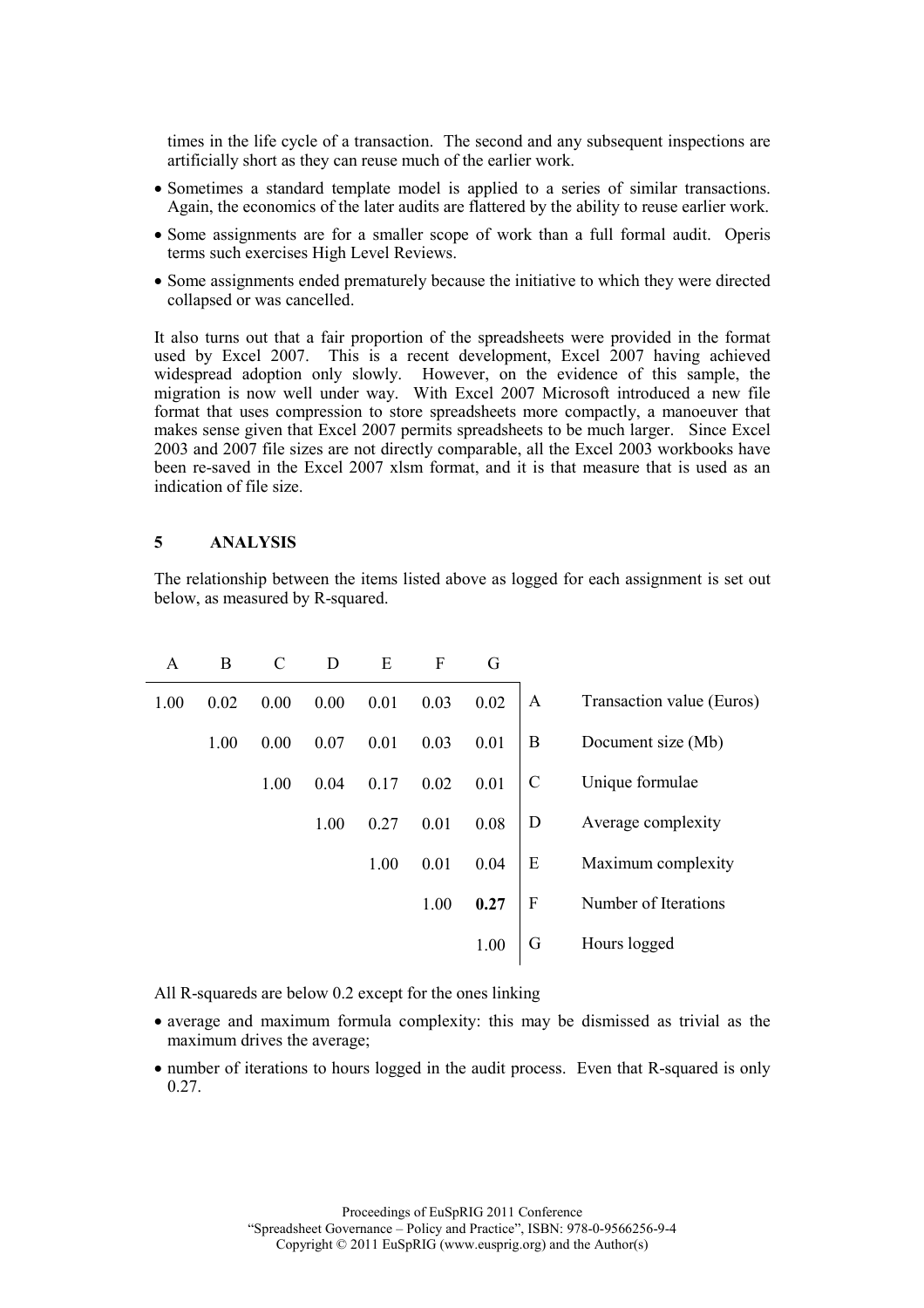A more sophisticated analysis uses a multiple regression, exploring the relationship between items A-F with item G, Hours logged. This allows for the possibility that the number of hours logged in auditing a spreadsheet is driven by some of the spreadsheet characteristics in combination. For reasons of commercial confidentiality, the number of hours consumed by each audit is represented in a normalised form, as a percentage of the average hours of all 75 assignments in the database.

|   |                                    | Coefficients | <b>Standard Error</b> | t Stat  |
|---|------------------------------------|--------------|-----------------------|---------|
|   | Intercept                          | $-12.78%$    | 25.98%                | $-0.49$ |
|   | A Transaction value $(\epsilon m)$ | $0.00\%$     | $0.00\%$              | $-0.37$ |
| B | Size (megabytes)                   | $-0.13%$     | 1.00%                 | $-0.13$ |
|   | C Unique formulae                  | $0.00\%$     | $0.00\%$              | $-1.20$ |
| D | Average complexity                 | 18.42%       | 9.98%                 | 1.85    |
|   | E Maximum complexity               | 0.35%        | 0.51%                 | 0.69    |
| F | Iterations                         | 6.54%        | 1.48%                 | 4.41    |

This suggests that average formula complexity is on the verge of joining the number of iterations as a significant contributor to the time taken to complete an audit. To the extent this is true, we can infer that an increase of 1 in the number of terms and operators in the average formula increases the time to audit the spreadsheet by about 18%.

## 6 INTERPRETATION

A typical project finance model connects project cash flows, which describe the revenues and costs that arise from building and operating an asset, with financing cash flows, which concern how the asset construction is paid for. The modelling of the financing cash flows may well be more extensive in larger transactions, largely because it may be necessary to draw on a greater number of sources of finance to get a sizeable project financed.

The complexity of the project cash flows, by contrast, is influenced by the nature rather than the size of the project. Some have many streams of revenue or costs, built up in intricate ways, and in others the revenues and costs can be derived very simply. It is therefore no surprise that the correlations between the value of the transaction and the various measures of spreadsheet size are positive, but not especially strong.

Less obviously, the correlation between the number of formulae and the effort required to audit the model is very low.

Operis's first rationalisation of this result is that auditing a financial model does not simply involve checking a spreadsheet. The process followed by Operis, once the formalities of engagement are completed, involves a process of reviewing successive iterations of the model as they are refined by the client, in a process detailed below.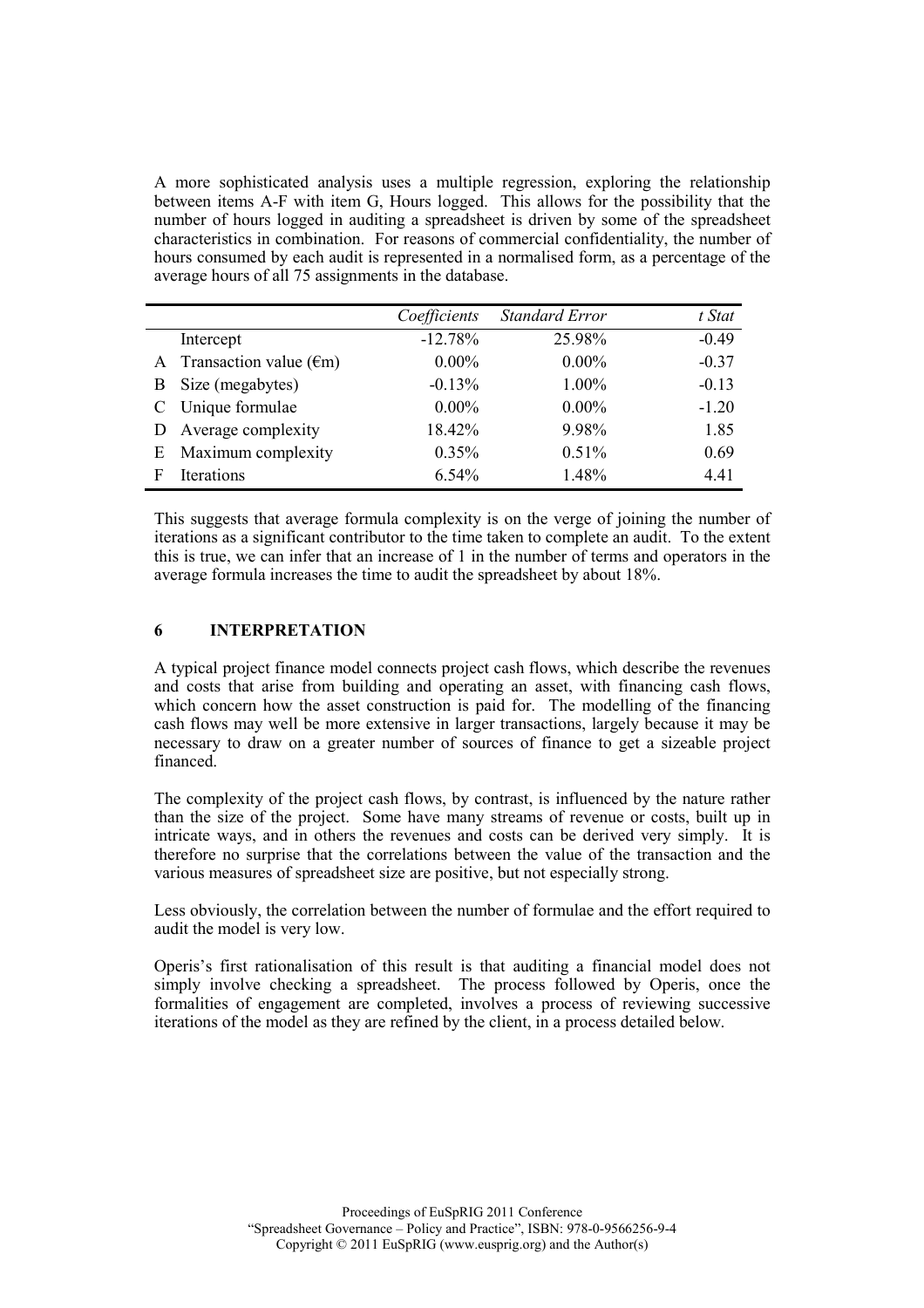## ITERATIVE REVIEW PROCESS FOR A FULL FORMAL AUDIT

- 1 The client sends a spreadsheet model, along with relevant documentation such as loan agreements or subcontracts
- 2 Operis reviews the model, and delivers a report itemising anomalies that it has found
- 3 The client fixes the model and/or gets its lawyers to align the contractual paperwork with the model; in due course, it delivers a second version of model and the documents
- 4 Operis reviews the second version and updates its report

High level reviews, excluded from the database surveyed in this study because they have a more economical scope of work, stop at this point. Only the original version of the spreadsheet and maybe one revision are examined, and no formal opinion letter is delivered.

- 5 The client and its lawyers fix any remaining issues and deliver a third version of the spreadsheet and documents
- 6 Operis reviews the third version and updates its report

and so on (for an average of 8.1 versions in the assignments studied) until:

- 7 Operis undertakes final quality control processes, and reviews sensitivity analysis specified by the banks and prepared by the client
- 8 Operis attends financial close, the legal ritual at which all contracts are signed, including the credit (loan) agreement
- 9 Operis delivers a letter setting out its formal opinion about the fitness for its intended purpose of the model.

This process is aimed at ensuring a separation between the teams that develop and review the spreadsheets, so that the auditor is at no point auditing his own work.

Some clients react well to the reports and address the issues raised in them quickly and effectively. Others are less skilled, and need several attempts before they get the spreadsheets right. As a result, the number of iterations of the model increases, and with it the amount of hand-holding necessary. It is this activity that is the primary driver of the cost of the review exercise. (For clarity, it is the hours expended by Operis, not the client, that are the focus of this analysis.)

At any point in this process, the deal can change as it is the subject of continuing negotiations. That too adds to the number of versions of the model that need examining, just considered in isolation. But isolation is probably inappropriate, as the phenomenon likely interacts with the skill of the model developer. Skilled modelers may be expected to handle change in the high pressure circumstances of getting a transaction concluded with more serenity, and fewer adverse consequences for the integrity of the spreadsheet, than individuals who are at the edge of their competence.

Operis's second rationalisation of the low correlation between the spreadsheet metrics presented and the effort to audit is that there are diverse ways to audit a spreadsheet. One way is to check the formulae one by one. Panko has blessed this approach repeatedly in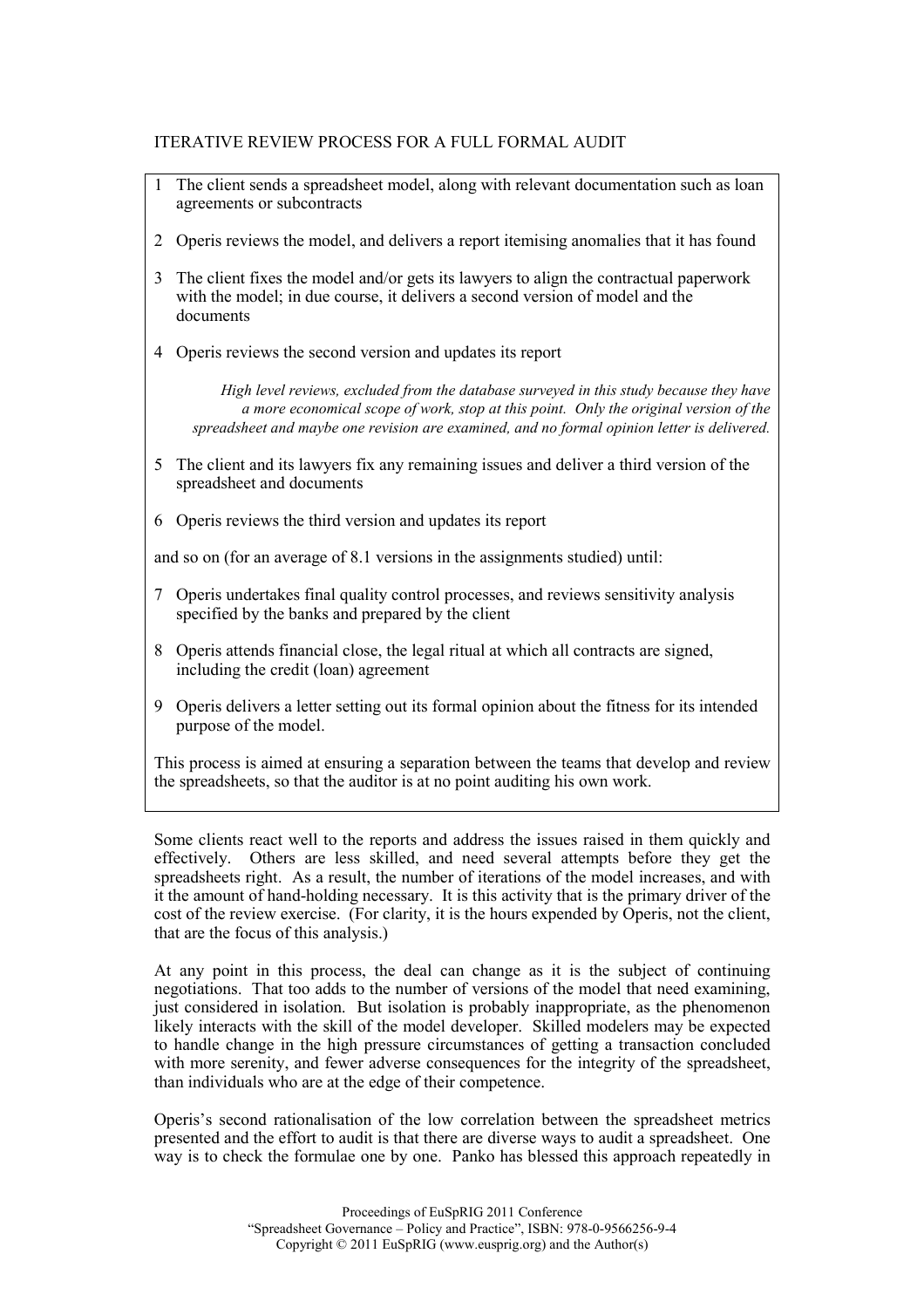his addresses to past Eusprig conferences, inferring from similarities between spreadsheeting and traditional software development in the nature and incidence of types of error that what has emerged as good practice in traditional software development is relevant to spreadsheets also. However, double checking Panko's seminal paper, What We Know About Spreadsheet Errors [2], shows that he gives equal weight to code inspection and to data testing, of which formula reperformance is arguably a form.

> "Although we still have far too little knowledge of spreadsheet errors to come up with a definitive list of ways to reduce errors, the similarity of spreadsheet errors to programming errors suggests that, in general, we will have to begin adopting (yet adapting) many traditional programming disciplines to spreadsheeting".

> "In programming, we have seen from literally thousands of studies that programs will have errors in about 5% of their lines when the developer believes that he or she is finished (Panko, 2005a). A very rigorous testing stage after the development stage is needed to reduce error rates by about  $80\%$  (Panko,  $20\overline{0}5a$ ). Whether this is done by data testing, lineby-line code inspection, or both, testing is an onerous task and is difficult to do properly".

Exhaustive formula checking is described by Croll in the paper already mentioned, and certainly used by some large accounting firms. Alternative approaches are to reconstruct the model, by:

- building an entirely new one from scratch and reconciling the outputs, as one Big Four accounting firm prefers to do;
- keying the assumptions into its own trusted, standard model, as a smaller accounting firm claims to do:
- reperforming or reconciling independently the revenue, the costs, the taxes, the debt, the equity, and the financial ratios, as Operis does.

The time taken to reconstruct the distinct modules of a spreadsheet in a systematic and much-practiced way is unrelated to the number of formulae that the spreadsheet being tested happened to use, which may be highly variable for stylistic reasons.

Reperformance has a number of practical advantages over formula checking. Insertion of a single row near the top of a worksheet has the potential to alter every formula on that worksheet. Auditors who follow the formula checking approach are therefore often led to impose limits on what can be changed in the spreadsheet. Some insist that nothing is altered in the final week before the deal is signed. Others allow changes, but only at the bottom of each worksheet: no rows are to be inserted or deleted. Reperformance and reconciliation can be done in a way that is tolerant of the repeated examination of successive, potentially changing, versions of a model described in the audit process. Given that the number of iterations inspected for each model in the sample averaged 8.1, tolerance of change has real practical value to the customer.

Checking individual formulae amounts to determining whether the route followed to derive a number is the right one by following again that same route, this time very carefully. Reperformance and reconciliation amount to pursuing a route that is intentionally different from the first one and seeing if it takes us to the same place. Operis instinctively has more comfort with the two-route approach, likening it to a surveyor's use of triangulation or an accountant's insistence on double entry.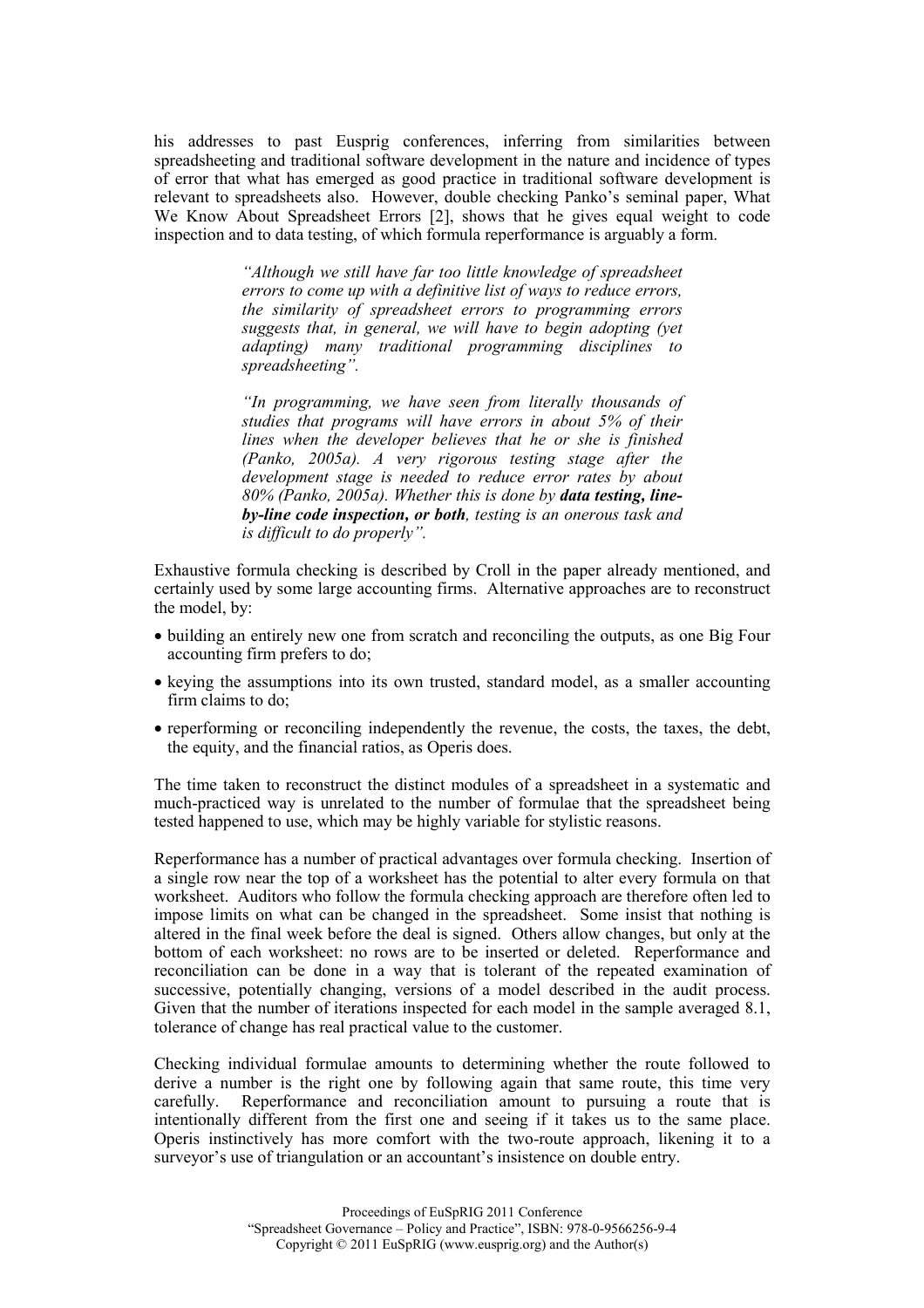The most important advantage of audit methods involving reperformance and reconstruction is that it is hard to maintain focus during audit by formula inspection. Panko acknowledges this issue in the sentence following the extract above:

> "In code inspection, for instance, we know that the inspection must be done by teams rather than individuals and that there must be sharp limits for module size and for how many lines can be inspected per hour"

To state the point more starkly, formula inspection is boring. It is difficult to retain staff who are willing to continue with it for any extended interval. This means that the average experience levels of those doing the work is likely to be lower in firms whose spreadsheet review methodologies involve that approach. A number of firms are explicit in making it a temporary rite of passage on the way to a more interesting job. Operis is doubtful that formula inspection is the One Right Way to perform spreadsheet verification on any scale, but even if it is, this retention/experience point more than offsets it in practice.

Operis's third rationalisation of the low correlation between the spreadsheet metrics presented and the effort to audit is that the hours logged are given equal weight in this analysis regardless of who contributed them. What can take a new recruit many days to complete can be done by a manager with years of experience in a few minutes. As a rule the different steps in an audit are allocated to suitable levels of experience and seniority drawn from the pool of consultants. The vagaries of scheduling can mean that some tasks get done by individuals who are arguably over-qualified for the task, in order to meet transaction deadlines.

A fourth rationalisation is that the recipients of an opinion letter vary in how clean they want that opinion to be. Some require essentially every last defect to be driven out of models before they will advance loans on the basis of them. Others prioritise getting a transaction concluded, and are more readily satisfied that the projections provided are close enough. To the extent shortfalls remain in the model, compared with the ideal, these organisations are content for them to be listed as qualifications to the reported opinion. There will tend to be more iterations of a model before the first group is ready to close a deal than are demanded by the second. One manifestation of the general risk aversion since 2007 has been the migration of institutions from the second category to the first. That aside, the tolerance for risk varies fairly randomly from institution to institution, and even among individuals responsible for transactions.

# 7 CONSEQUENCES

When asked to quote to review a financial model, Operis used to base its price on the various measures of spreadsheet size. Operis has in OAK, the Operis Analysis Kit, a product that has been engineered to perform, rapidly, this measuring function among many others. Competing firms use a similar approach to pricing financial model audits. However, Operis has now ceased to use these metrics other than in exceptional conditions, in light of the good data it has amassed showing that they don't capture the real drivers of spreadsheet review costs.

When developing, rather than auditing, a spreadsheet Operis follows a methodology that is distinctive. At Eusprig's 2010 conference, Tom Grossman compared the Operis approach with two others [3].

These approaches share common aims, and agree on much more than they disagree over. One area of divergence, though, is over the practice of staging intermediate results, that